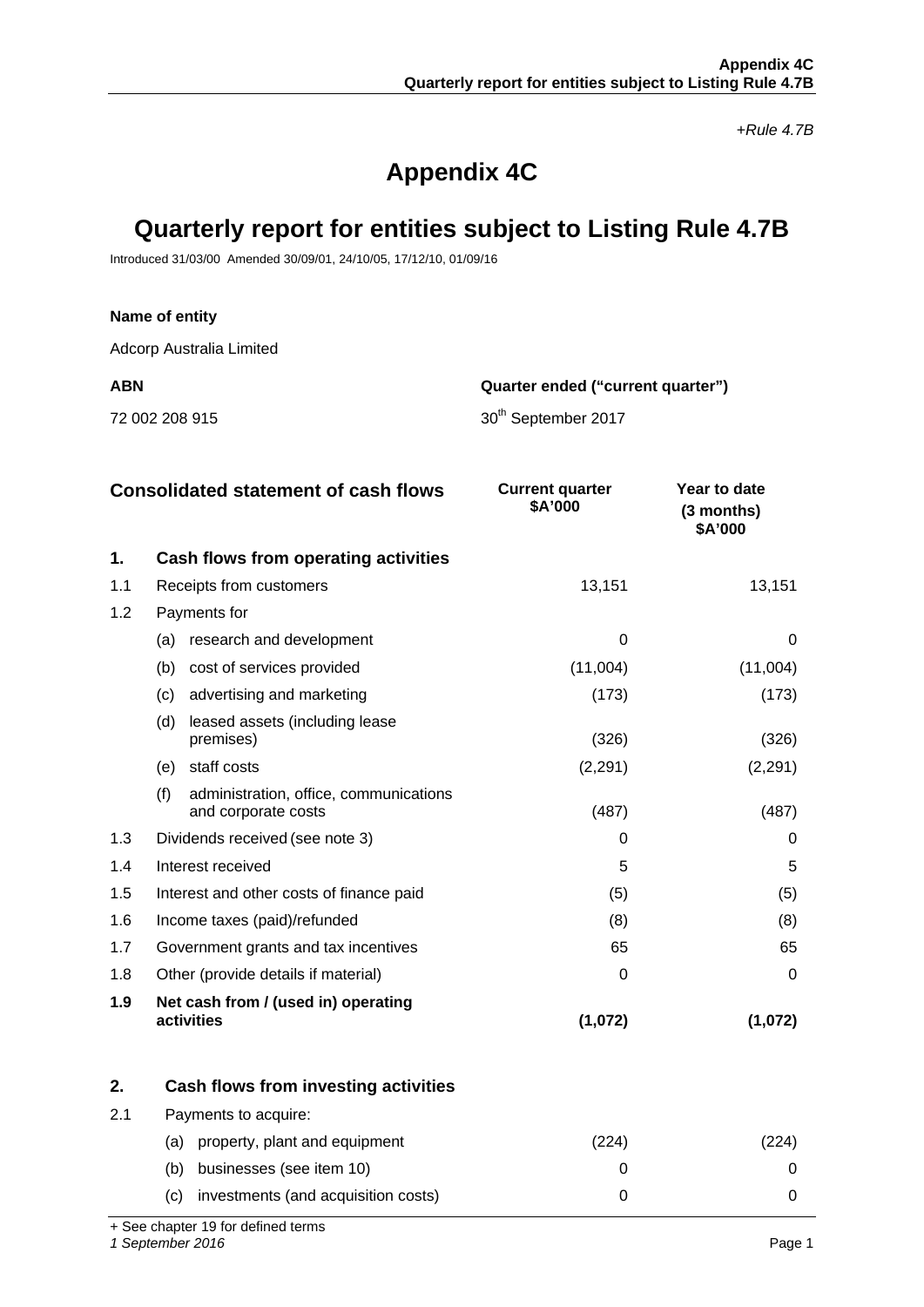|                  | <b>Consolidated statement of cash flows</b>                           | <b>Current quarter</b><br>\$A'000 | Year to date<br>$(3$ months)<br>\$A'000 |
|------------------|-----------------------------------------------------------------------|-----------------------------------|-----------------------------------------|
|                  | (d)<br>intellectual property                                          | 0                                 | 0                                       |
|                  | (e)<br>other non-current assets (including<br>software & intangibles) | (546)                             | (546)                                   |
| $2.2\phantom{0}$ | Proceeds from disposal of:                                            |                                   |                                         |
|                  | property, plant and equipment<br>(a)                                  | $\Omega$                          | 0                                       |
|                  | (b)<br>businesses (see item 10)                                       | ∩                                 | 0                                       |
|                  | investments<br>(c)                                                    | $\Omega$                          | 0                                       |
|                  | (d)<br>intellectual property                                          | $\Omega$                          | 0                                       |
|                  | other non-current assets (including<br>(e)<br>software & intangibles) | $\Omega$                          | 0                                       |
| 2.3              | Cash flows from loans to other entities                               | ∩                                 | 0                                       |
| 2.4              | Dividends received (see note 3)                                       | ∩                                 | 0                                       |
| 2.5              | Other (provide details if material)                                   |                                   |                                         |
|                  | (Payment)/Refunds for security<br>(a)<br>deposits                     | $\Omega$                          | 0                                       |
| 2.6              | Net cash from / (used in) investing<br>activities                     | (770)                             | (70)                                    |

| 3.   | Cash flows from financing activities                                           |          |         |
|------|--------------------------------------------------------------------------------|----------|---------|
| 3.1  | Proceeds from issues of shares                                                 | 0        | 0       |
| 3.2  | Proceeds from issue of convertible notes                                       | $\Omega$ | 0       |
| 3.3  | Proceeds from exercise of share options                                        | 0        | O       |
| 3.4  | Transaction costs related to issues of<br>shares, convertible notes or options | ∩        | O       |
| 3.5  | Proceeds from borrowings                                                       | 231      | 231     |
| 3.6  | Repayment of borrowings                                                        | (7)      | (7)     |
| 3.7  | Transaction costs related to loans and<br>borrowings                           | $\Omega$ | O       |
| 3.8  | Dividends paid                                                                 | ∩        | 0       |
| 3.9  | Other (provide details if material)                                            |          |         |
|      | Payments for invoice financing<br>(a)                                          | (9,579)  | (9,579) |
|      | Proceeds from invoice financing<br>(b)                                         | 9,742    | 9,742   |
| 3.10 | Net cash from / (used in) financing<br>activities                              | 387      | 387     |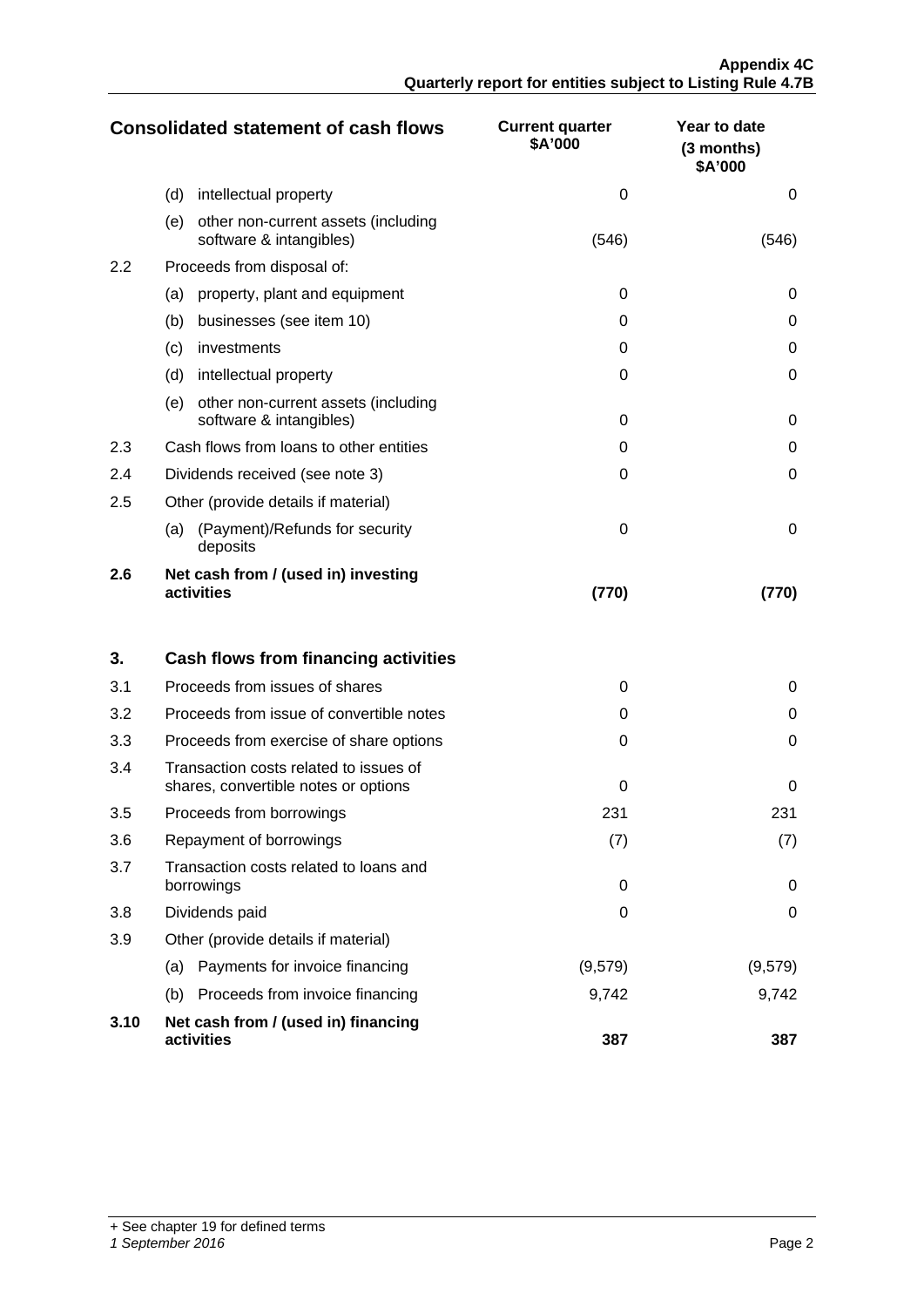| <b>Consolidated statement of cash flows</b> |                                                                          | <b>Current quarter</b><br>\$A'000 | Year to date<br>(3 months)<br>\$A'000 |
|---------------------------------------------|--------------------------------------------------------------------------|-----------------------------------|---------------------------------------|
| 4.                                          | Net increase / (decrease) in cash and<br>cash equivalents for the period |                                   |                                       |
| 4.1                                         | Cash and cash equivalents at beginning of<br>quarter/year to date        | 3,055                             | 3,055                                 |
| 4.2                                         | Net cash from / (used in) operating<br>activities (item 1.9 above)       | (1,072)                           | (1,072)                               |
| 4.3                                         | Net cash from / (used in) investing activities<br>(item 2.6 above)       | (770)                             | (770)                                 |
| 4.4                                         | Net cash from / (used in) financing activities<br>(item 3.10 above)      | 387                               | 387                                   |
| 4.5                                         | Effect of movement in exchange rates on<br>cash held                     | 0                                 | O                                     |
| 4.6                                         | Cash and cash equivalents at end of<br>quarter                           | 1,599                             | 1,599                                 |

| 5.  | Reconciliation of cash and cash<br>equivalents<br>at the end of the quarter (as shown in the<br>consolidated statement of cash flows) to the<br>related items in the accounts | <b>Current quarter</b><br>\$A'000 | <b>Previous quarter</b><br>\$A'000 |
|-----|-------------------------------------------------------------------------------------------------------------------------------------------------------------------------------|-----------------------------------|------------------------------------|
| 5.1 | <b>Bank balances</b>                                                                                                                                                          | 1.123                             | 2.576                              |
| 5.2 | Call deposits                                                                                                                                                                 |                                   |                                    |
| 5.3 | <b>Bank overdrafts</b>                                                                                                                                                        | 0                                 |                                    |
| 5.4 | Other (provide details)                                                                                                                                                       |                                   |                                    |
|     | (a) Term Deposit                                                                                                                                                              | 476                               |                                    |
| 5.5 | Cash and cash equivalents at end of<br>quarter (should equal item 4.6 above)                                                                                                  | 1.599                             | 3.055                              |

## **6.** Payments to directors of the entity and their associates

- 6.1 Aggregate amount of payments to these parties included in item 1.2
- 6.2 Aggregate amount of cash flow from loans to these parties included in item 2.3
- 6.3 Include below any explanation necessary to understand the transactions included in items  $6.1$  and  $6.2$

Directors Fees

| <b>Current quarter</b><br>\$A'000 |      |
|-----------------------------------|------|
|                                   | (22) |
|                                   | 0    |
|                                   |      |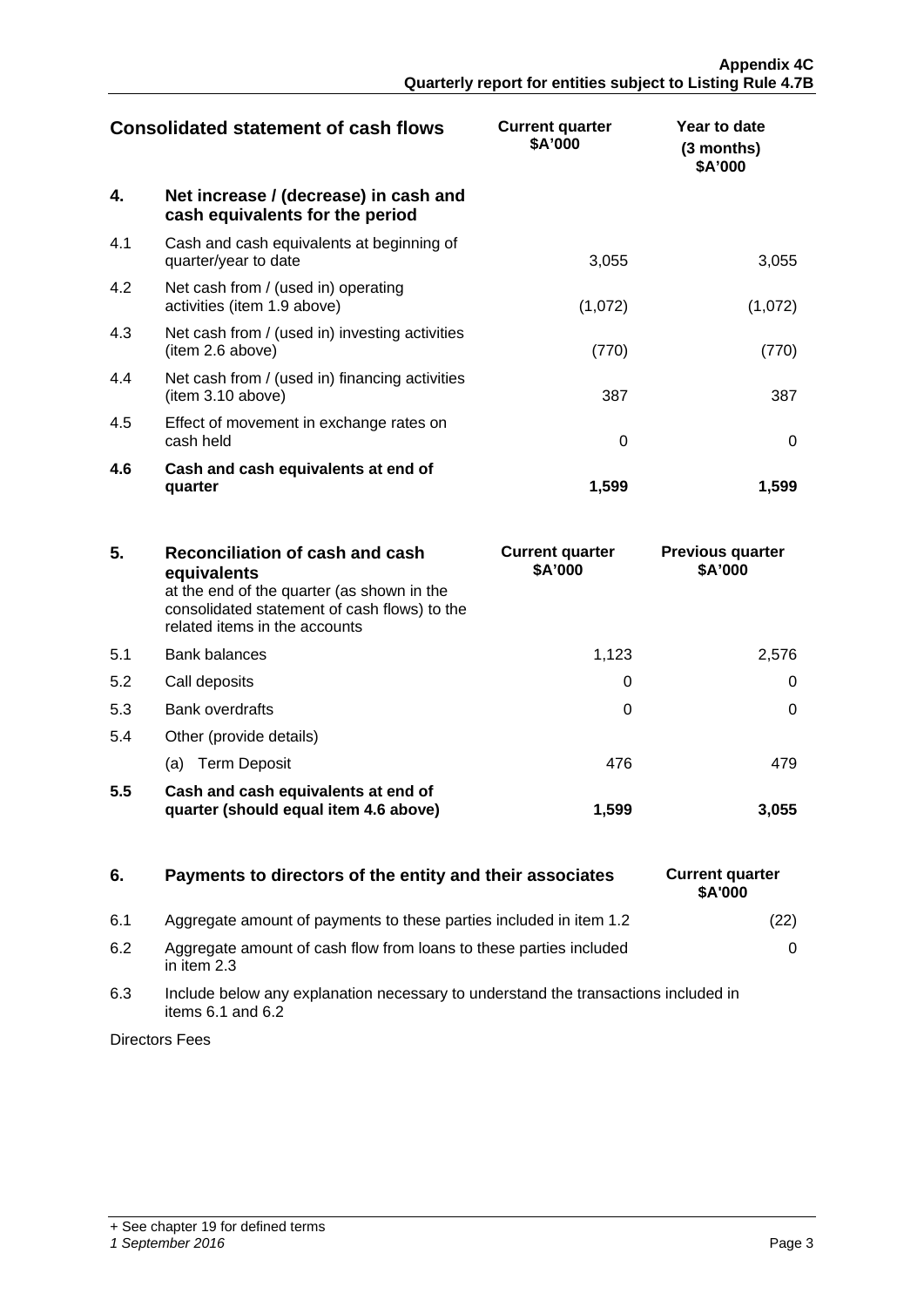# **7. Payments to related entities of the entity and their associates**

7.1 Aggregate amount of payments to these parties included in item 1.2 0

| <b>Current quarter</b><br>\$A'000 |  |
|-----------------------------------|--|
|                                   |  |
|                                   |  |

- 7.2 Aggregate amount of cash flow from loans to these parties included in item 2.3  $\qquad \qquad \qquad \vert$
- 7.3 Include below any explanation necessary to understand the transactions included in items  $7.1$  and  $7.2$

| N/A |  |
|-----|--|
|     |  |

- **8. Financing facilities available** *Add notes as necessary for an understanding of the position*
- 8.1 Loan facilities
- 8.2 Credit standby arrangements
- 8.3 Other (please specify)
	- (a) Invoice financing facility
	- (b) Equipment finance facility

| <b>Total facility amount</b><br>at quarter end<br>\$A'000 | Amount drawn at<br>quarter end<br>\$A'000 |
|-----------------------------------------------------------|-------------------------------------------|
|                                                           |                                           |
|                                                           |                                           |
|                                                           |                                           |
| 1,500                                                     |                                           |
|                                                           | 312                                       |

8.4 Include below a description of each facility above, including the lender, interest rate and whether it is secured or unsecured. If any additional facilities have been entered into or are proposed to be entered into after quarter end, include details of those facilities as well.

Invoice finance facility and Equipment finance facility in place with Thorn Trade Debtor Finance ("TTDF"). TTDF hold security over any invoices offered for finance and all other company property. Interest on the invoice finance facility during the current quarter was charged at 8.50%. Interest on the equipment finance facility during the current quarter was charged at rates between 9.5% and 11%.

| 9.  | <b>Estimated cash outflows for next quarter</b>               | <b>\$A'000</b> |
|-----|---------------------------------------------------------------|----------------|
| 9.1 | Research and development                                      |                |
| 9.2 | Cost of services provided                                     | (10, 316)      |
| 9.3 | Advertising and marketing                                     | (200)          |
| 9.4 | Leased assets (including lease premises)                      | (307)          |
| 9.5 | Staff costs                                                   | (2,266)        |
| 9.6 | Administration, office, communications and corporate<br>costs | (418)          |
| 9.7 | Other (provide details if material)                           |                |
|     | Payments to acquire investments<br>(a)                        |                |
| 9.8 | Total estimated cash outflows                                 |                |